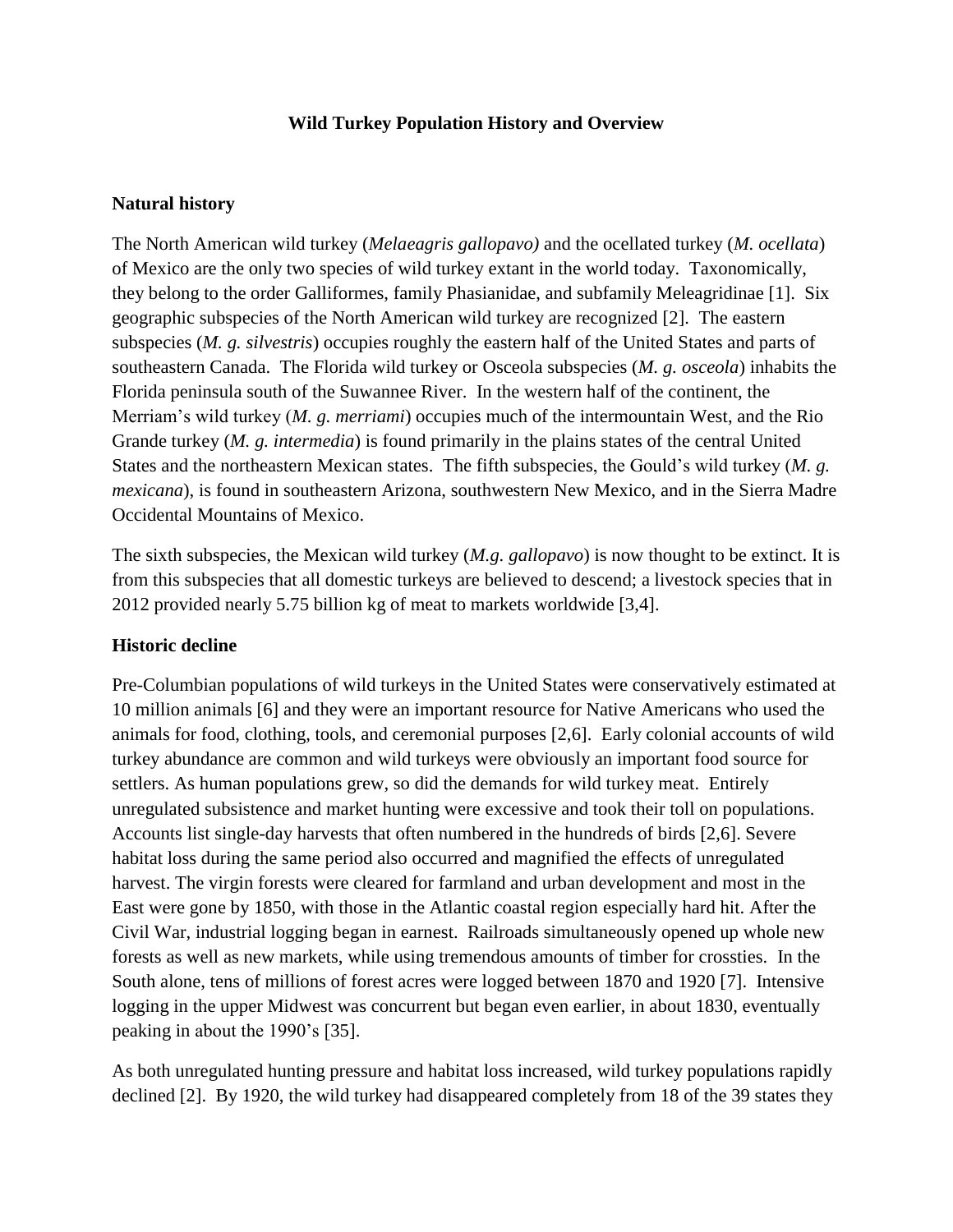originally occupied, and had disappeared from Ontario, Canada as well [5]. Their numbers declined further to reach what most accounts show as the low point of their general abundance and distribution by1930-1940 [2,5,6]; see Figure 1.



Figure 1. Range of the wild turkey in 1941 with original distribution area. Used with permission of the Virginia Department of Game and Inland Fisheries.

These population declines were not confined to any one region, though the timing varied somewhat by area depending on many factors. In the West, the Rio Grande subspecies generally fared better than its eastern and Florida counterparts, although their populations also declined greatly. By 1920, the number of wild turkeys in Texas, for example, had dropped to the point where general concern prompted efforts to secure legal protection and tighter control of private land [8]. Merriam's wild turkey populations, those in the later-settled intermountain west, were apparently stable up until about 1920, but dropped precipitously from 1920 to 1925. A combination of natural and man-induced limiting factors was blamed, including habitat degradation, hunting, and predation. The range occupied by the Merriam's turkey, meanwhile,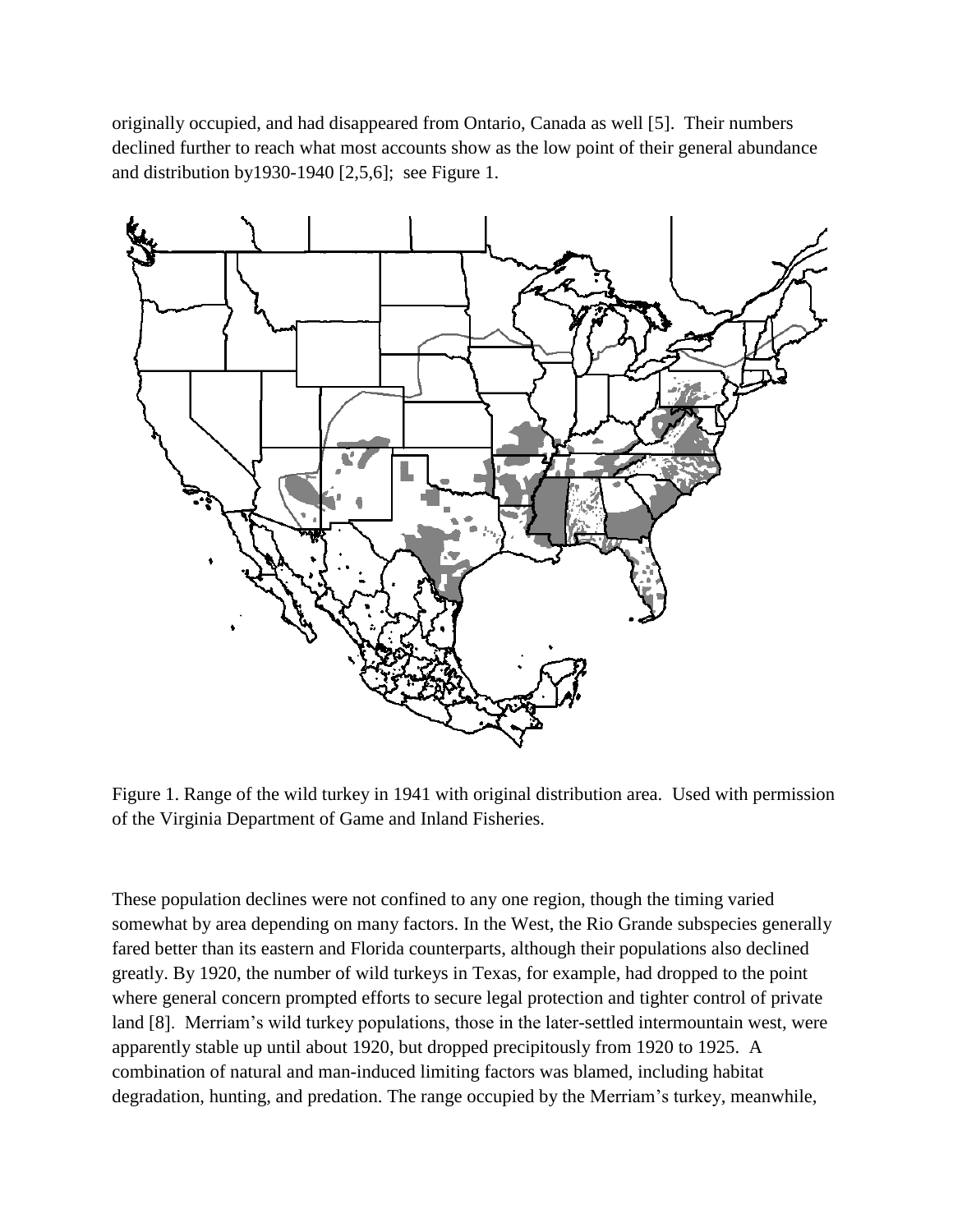apparently reached its smallest size around 1925, with actual population lows occurring around 1942 when only 39,000 birds were thought to exist range-wide [9].

Estimates of the lowest nationwide wild turkey population numbers vary. Although a figure of 30,000 is often quoted, a lowest number of approximately 200,000 birds is more likely (T.W. Hughes, unpublished data) but this still represents an incredible decline from the original 10 million animals and indicates that by 1940 highly vulnerable populations of the once numerous wild turkey were strung precariously across the breadth of the continental United States as well as parts of Canada and Mexico. Continentally their populations had declined by more than 90 percent.

# **Early attempts at restoration**

Efforts to restore wild turkey populations began in the early 1930s and pressure from sportsmen's groups was a major factor in accelerating early restoration attempts [10]. Lack of suitable wild turkey habitat was not a major limiting factor in restoration; and in fact social changes were actually proving beneficial to wild turkey recovery. During the Great Depression there was wholesale abandonment of family farms, as some 14 million rural Americans left their homes in search of work [11]. As these farms slowly reverted to native grasses, shrubs, and trees, wild turkey habitat began to emerge.

One of the first obstacles to successful eastern wild turkey restoration was the great difficulty capturing birds from existing populations for stocking in suitable habitat elsewhere. Early attempts at catching wild turkeys with pole traps, pen traps, funnel traps, and drop nets were ineffective. On account of this inability to catch sufficient numbers of wild turkeys for effective restoration, biologists in several states began attempts at raising turkeys in pens on game farms [2].

As early as 1929, the Virginia Commission of Game and Inland Fisheries began attempts to restore wild turkeys by releasing birds reared at game farms [5]. No viable populations resulted from the approximately 1,400 turkeys released, and this failure prompted research on how to produce better brood stock. It also inspired research on basic wild turkey biology and their habitat requirements. Virginia continued to work on producing better brood stock through the late 1930s by breeding captive-reared hens from wild eggs with native wild gobblers. By 1938, they felt they had a viable pen-reared wild turkey that could survive in the wild [5]. Extensive experimentation with the release of pen-reared turkeys continued for the next two decades, but the program remained unsuccessful and was discontinued by 1960 [12].

In a parallel effort, fueled by the disappearance of most of Pennsylvania's wild turkeys, the Pennsylvania Game Commission (PGC) created their first wild turkey game farm in 1930. Two years later they had successfully reared and released 720 turkeys [13]. Intensive effort followed these early game farm projects, with many more pen-reared turkeys bred and released. For years, the PGC considered the stockings to be successful because Pennsylvania's turkey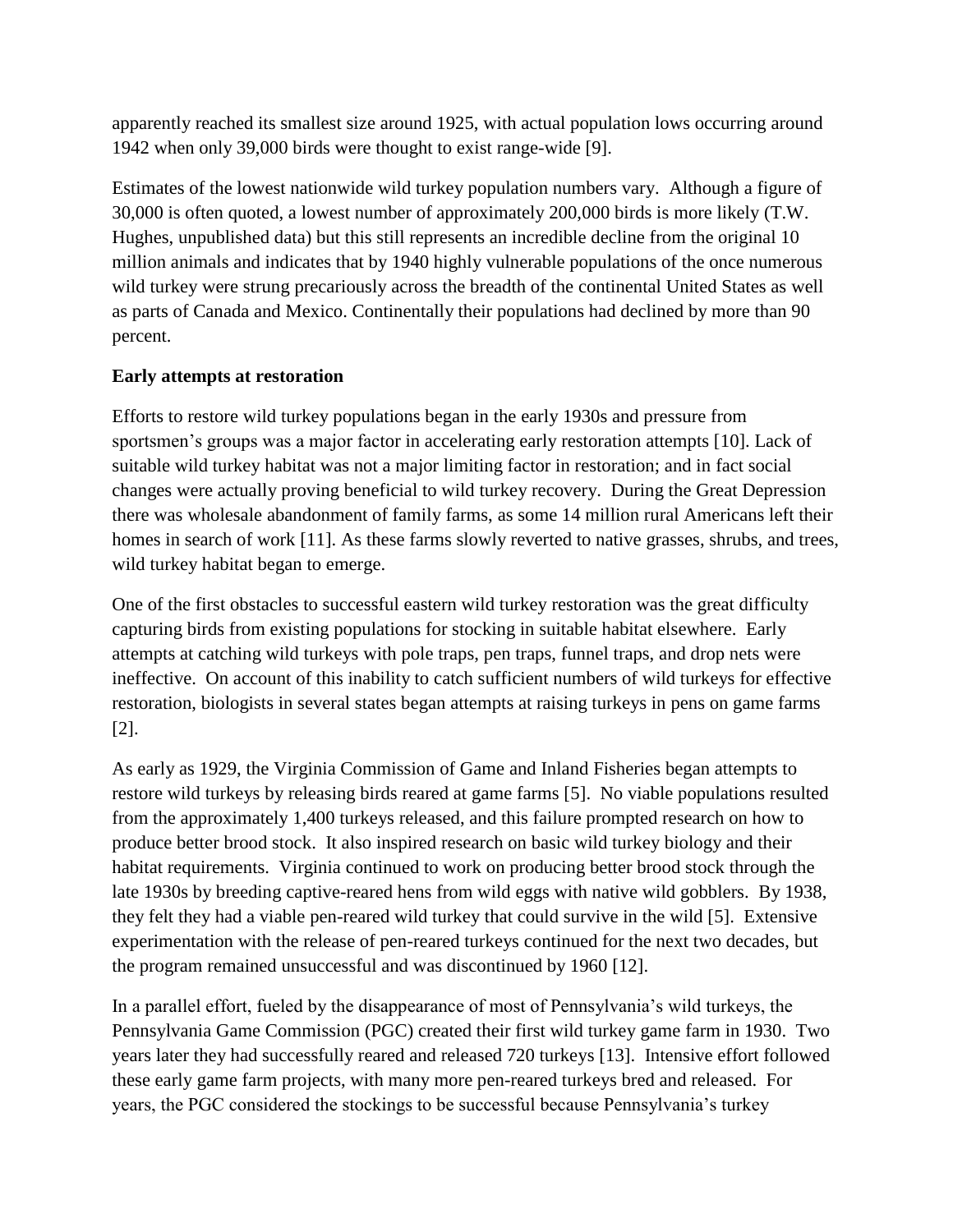populations were growing. PGC biologists eventually realized the populations were not growing, however, where the game farm birds had been released, but rather growth was resulting from natural range expansion by remnant wild flocks. Despite mounting proof against it, the game farm mentality died hard in Pennsylvania, persisting until 1980 and producing more than 200,000 turkeys that were released into the wild, with little to no evidence that any had established populations [13].

Other states fared little better at establishing viable turkey flocks in the wild. A survey of 36 states that had released game farm turkeys showed that very few survived long enough to produce offspring and that only a token handful of populations were ever established [14]. The survey also showed that of all the states that had originally raised game farm turkeys for release, all but one had discontinued their programs.

As it turned out, artificially propagating turkeys for release into the wild was biologically unsound. It became apparent that the most important factor influencing mortality of juveniles was the survival behaviors learned from wild hens. Thus, no matter how genetically close penreared turkeys were to wild stock, they lacked the capacity to survive on their own in the wild without this component in their rearing [2].

## **Early restoration successes**

Wildlife biologists continued to experiment with turkey restoration methods throughout the 1950s and 60s, focusing on refining methods for capturing wild birds for relocation efforts. The majority of this work was funded by hunter revenues including license fees and excise taxes.

In 1951, on the 6,880 hectare Waterhorn Unit of the Francis Marion National Forest near Charleston, South Carolina, Herman (Duff) Holbrook (a turkey hunter and a wildlife biologist with the United States Forest Service) became the first person to catch wild turkeys successfully using a cannon-fired net originally designed to capture waterfowl [15,16]. By 1957, Holbrook had used the cannon net to capture 241 eastern wild turkeys. These birds were released in eight major locations in South Carolina. At least four of these releases resulted in successful reproduction, and South Carolina wild turkey populations were set on the road to recovery. During the same period Wayne Bailey, a wildlife biologist for the state of West Virginia, also began experimenting with the cannon net. A lifelong hunter, Bailey developed an intense interest in wild turkeys and became a wildlife biologist because of this interest [17]. Bailey experimented with and perfected his cannon net capture techniques and successfully stocked wild-captured turkeys across West Virginia for almost 20 years [18].

Other states, inspired by these early successes, were soon using cannon nets and newly developed rocket nets as their primary methods in trap and transfer programs of their own, helping to restore the various subspecies of wild turkey throughout the United States. By 1959, 31 states were either active in turkey restoration or were well into the planning process [19- 20,8,21] making this one of the most significant applied conservation efforts to emerge in the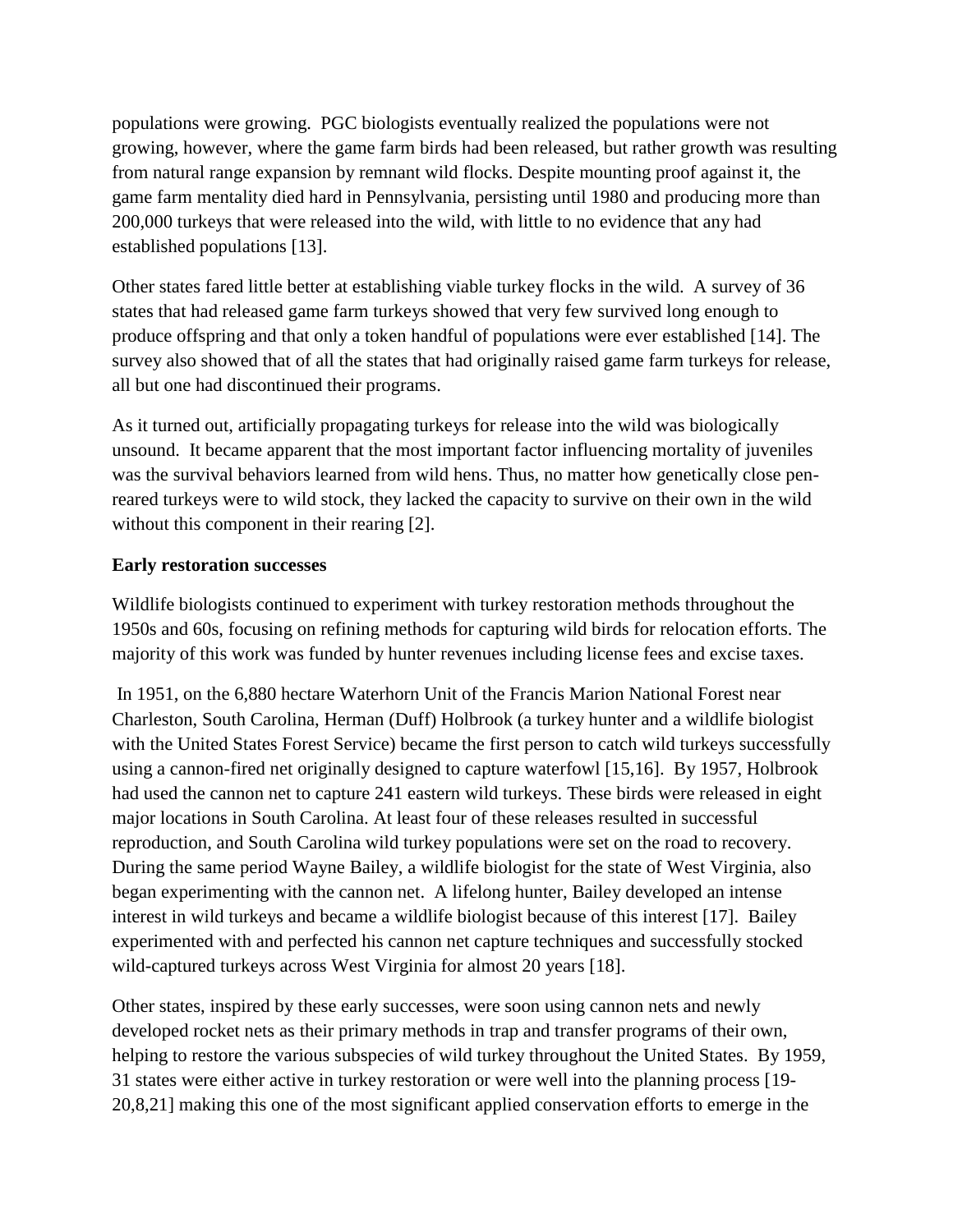early-to-mid twentieth century, not only in North America but anywhere in the world. While there were many motivations behind this effort, the desire to recover populations as a source of hunting recreation and food procurement were foundational as was the engagement of hunters themselves in many capacities.

In this regard, Holbrook and Bailey represented a new generation of hunters who entered the professional ranks of wildlife agencies in North America post-World War II and who positioned themselves to make a difference for wildlife. While the previous generation of hunters had founded organized groups that pushed for conservation legislation, this new cadre of university educated individuals devoted their professional careers to advocate, study, and advance wildlife conservation while at the same time pursuing a life-long interest in hunting.

## **Restoration efforts are expanded**

Between 1951 and 1974 the wild turkey population of the United States grew from an estimated 320,000 animals to 1.4 million and while relocation efforts and other human factors contributed to this recovery much of it also reflected the adaptable nature of wild turkeys themselves; the birds quickly responded to changing habitats, encroaching human habitation, and even frigid northern winters. As restoration programs continued and wild turkey populations recovered to harvestable levels the number of states with turkey hunting seasons expanded from 20 in 1958 to 39 by 1974 [22]. One striking measure of the restoration's momentum was that sixteen of these states with huntable populations lay outside the wild turkeys' historical range [22].

While progress in wild turkey recovery continued in the 1970s, there were concerns with respect to how long the success could continue and whether full recovery to historic levels was possible given increasing human development and habitat loss. To help address these issues and also to help fund essential scientific research a new organization - the National Wild Turkey Federation (NWTF) - was founded in 1973 by Tom Rogers, an outdoor writer and avid turkey hunter [23]. The new organization's dual mission was the conservation of the wild turkey and the preservation of North America's hunting heritage.

One of the organization's first innovations was to create the Wild Turkey Technical Committee in 1975 which included turkey biologists from 35 states, all of whom were wild turkey project leaders in their jurisdictions, as well as members of The Wildlife Society's Wild Turkey Sub-Committee. Thus the new committee linked academics as well as state wildlife managers and the public user group, all in an effort to restore and manage sustainably wild turkey populations and to do so in a coordinated national effort [24]. This arrangement put the NWTF in the novel position of being a private organization raising funds to assist in state and federal research and restoration efforts. Its first research grant was issued in 1977 for \$2,900 and was provided to Dr. Bill Healy of US Forest Service, to be used for research on wild turkey reproduction and poult survival, movements and habitat selection.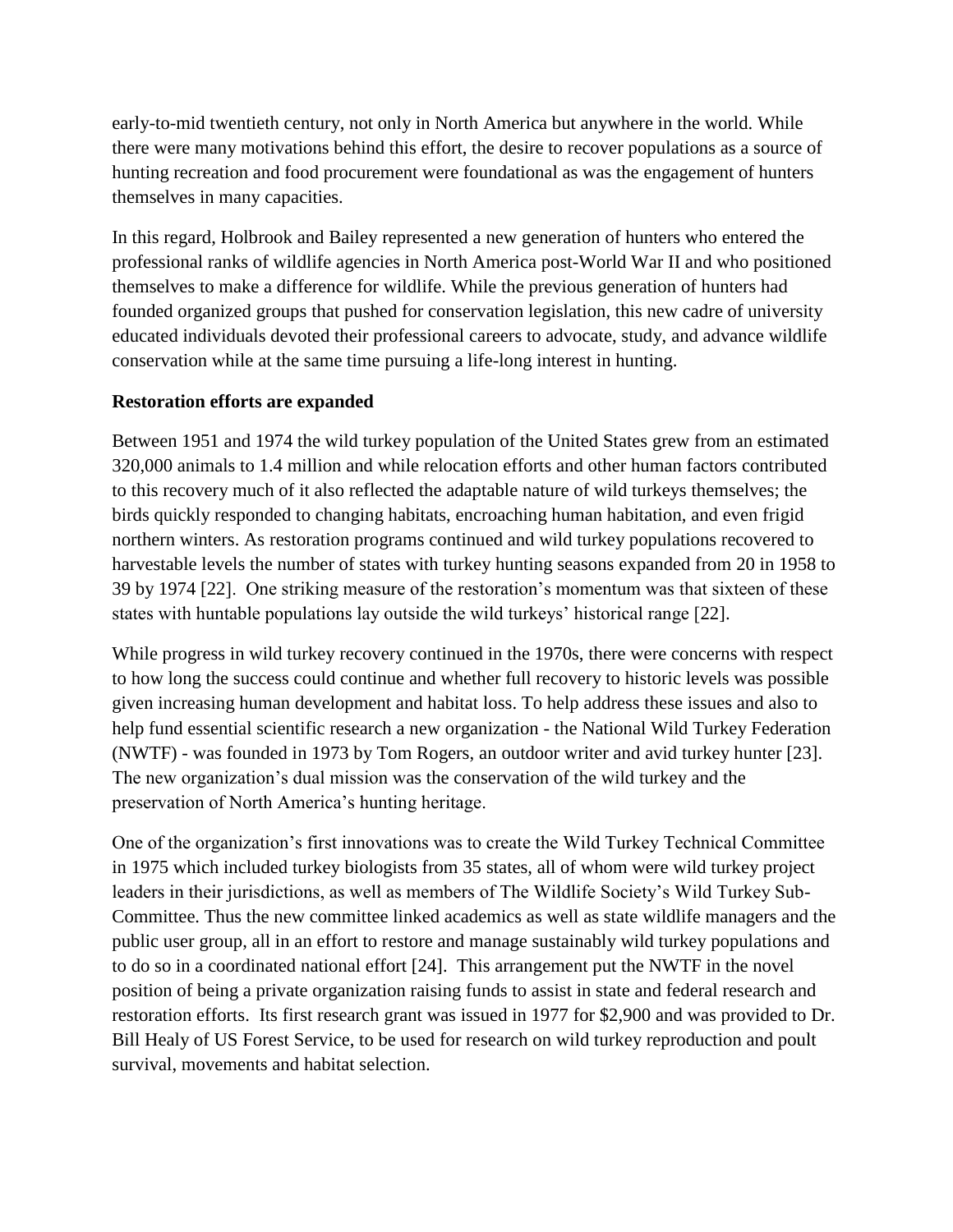The NWTF provided a vital new force for turkey conservation and restoration successes continued. By 1979 populations in the United States and Canada had further increased to over 1.8 million birds [25]. By this time, trapping techniques had progressed to the point where extensive recommendations on techniques and procedures were available to guide trappers on the most current and effective methods for catching wild turkeys [26]. By1983, over 40 states had active trap and transfer programs [27].

Legal issues associated with interstate transfer of birds had to be resolved, however, to enable the turkey reintroduction program to reach its full potential. Although there was successful interstate transfer from states that had sufficient populations to serve as a source, there was often no efficient mechanism for facilitating the transfer, as the Lacey Act of 1907 prohibited the interstate sale and transfer of wildlife. This meant that states that needed to acquire wild turkeys for restoration had to depend either on the generosity of the donor state or had to reimburse the donor state for its efforts, which sometimes could involve arranging trades using other wildlife species. There was considerable variation and creativity in this process, and swaps included some unlikely species in trade for wild turkeys, including largemouth bass (*Micropterus salmoides*), river otters (*Lontra canadensis*), and ruffed grouse (*Bonasa umbellus*), to name just a few [27]. Although these trades were creative, they were limited in scope and efficiency because they depended on a mutual need existing between the states. This was not always the case. The process was also slow, with trapping often having to occur in multiple states to facilitate agreements.

The issues with interstate transfer were eventually resolved by the NWTF through a program led by Dr. James Earl Kennamer who was hired in 1980 as Director of Research [28]. Not only did his employment greatly increase the scientific stature of the organization, it resulted in a system of state-to-state transfers of wild turkeys that would ultimately fast track and rapidly expand restoration efforts. The challenge was to create a financial mechanism that would enable transfers and keep the process within the legal framework of Lacey Act prescriptions.

The development of this mechanism was a multi-step process. First, the NWTF created a "Super Fund" system in 1985 which enabled each NWTF state chapter to hold a portion of money from NWTF fundraising activities, with the caveat that the money be used to advance wild turkey and hunting heritage projects [29]. The Super Fund then became the mechanism enabling states receiving wild turkeys to refund the cost of trapping and transferring birds to the donor state. Using the Super Fund system, the recipient state was now able to deposit trap and transfer reimbursement funds supplied from its Super Fund account into the Super Fund account of the donor state [29]. With this innovative system in place the stage was finally set for nationwide wild turkey restoration.

Second, in 1987, NWTF, in conjunction with its Technical Committee, created the "Target 2000" program. This was an ambitious, cooperative agreement among state agencies and NWTF to release wild turkeys into all remaining suitable habitat in the United States by the year 2000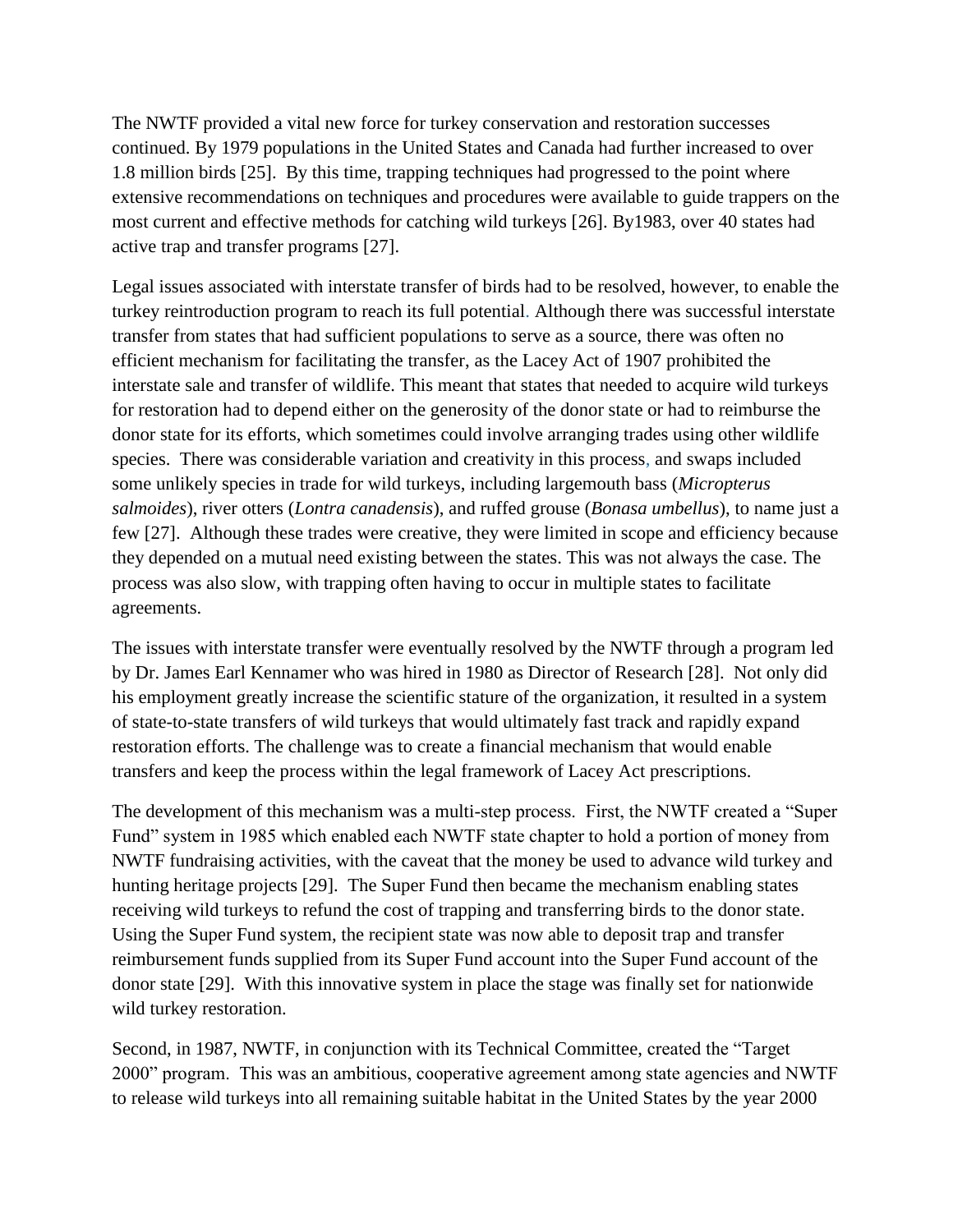[29]. By 1994 the new funding mechanism and ambitious transfer program were proving highly successful and wild turkey populations had increased to approximately 4.2 million birds in the United States and Canada, up from the 1.8 million estimated in 1979 [30]. In addition, occupied range increased to 210 million hectares, up from 144 million hectares in 1989. As a result of this population increase, wild turkey hunters also increased and were estimated to number 2.1 million by 1994, with an annual harvest of 654,000 birds.

By the end of the  $20<sup>th</sup>$  century, wild turkey populations and range had again increased significantly, although not all available habitat was occupied. By this time wild turkey numbers were estimated at approximately 5.4 million birds. Incredibly, eight individual states estimated their wild turkey population at over 200,000 birds, a number equaling nearly the total wild turkey population for the United States and Canada during the species' low point in the 1930s. Just a few years later, in 2004, the total wild turkey population had increased to 6.6–6.9 million birds, and some state populations had reached extraordinary numbers (see Figure 2). Missouri and Texas each estimated their populations at over 600,000 birds at this time. [31] NWTF records show that throughout the restoration efforts, beginning in the 1930s, 146,170 wild turkeys were released at more than 7,000 sites in the United States and Canada [32]



Figure 2. Change in wild turkey populations over time.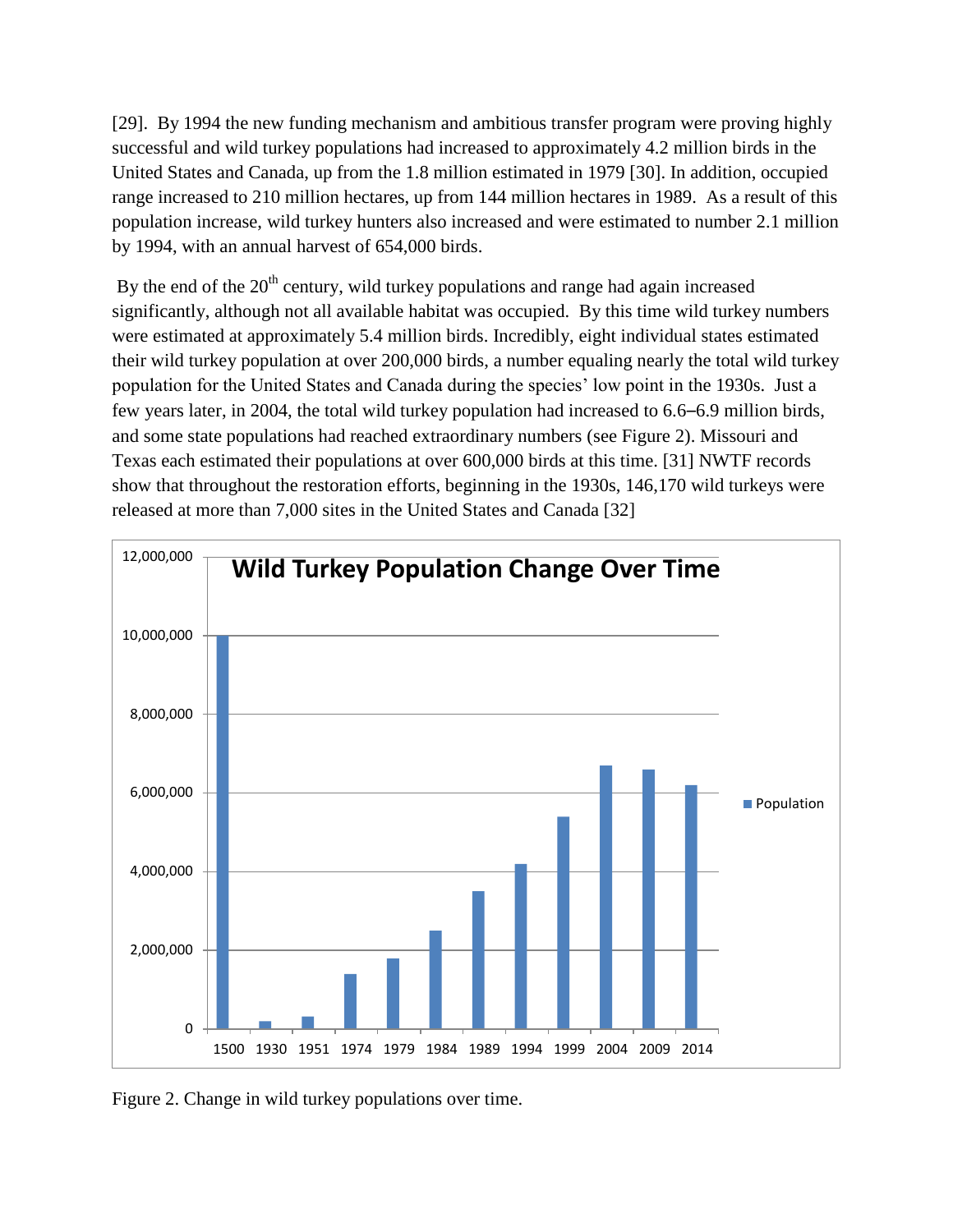#### **Restoration complete**

Wild turkeys are currently found in self-sustaining populations in 49 of the 50 United States, six Canadian provinces, and in central and eastern Mexico [33] (See Figure 3) marking an extraordinary recovery from the scattered, remnant populations of less than a century ago. Current population numbers are slightly down from the peaks of the last decade, and are now estimated to be about 6.2 million nationwide, but this downturn may not be significant at this point [34]. In truth the species' current range is larger than at any time in recorded history. Given the massive changes in human population and footprint that have occurred since that time in North America, their recovery is even more remarkable and encouraging.



Figure 3. The range of the wild turkey in 2014.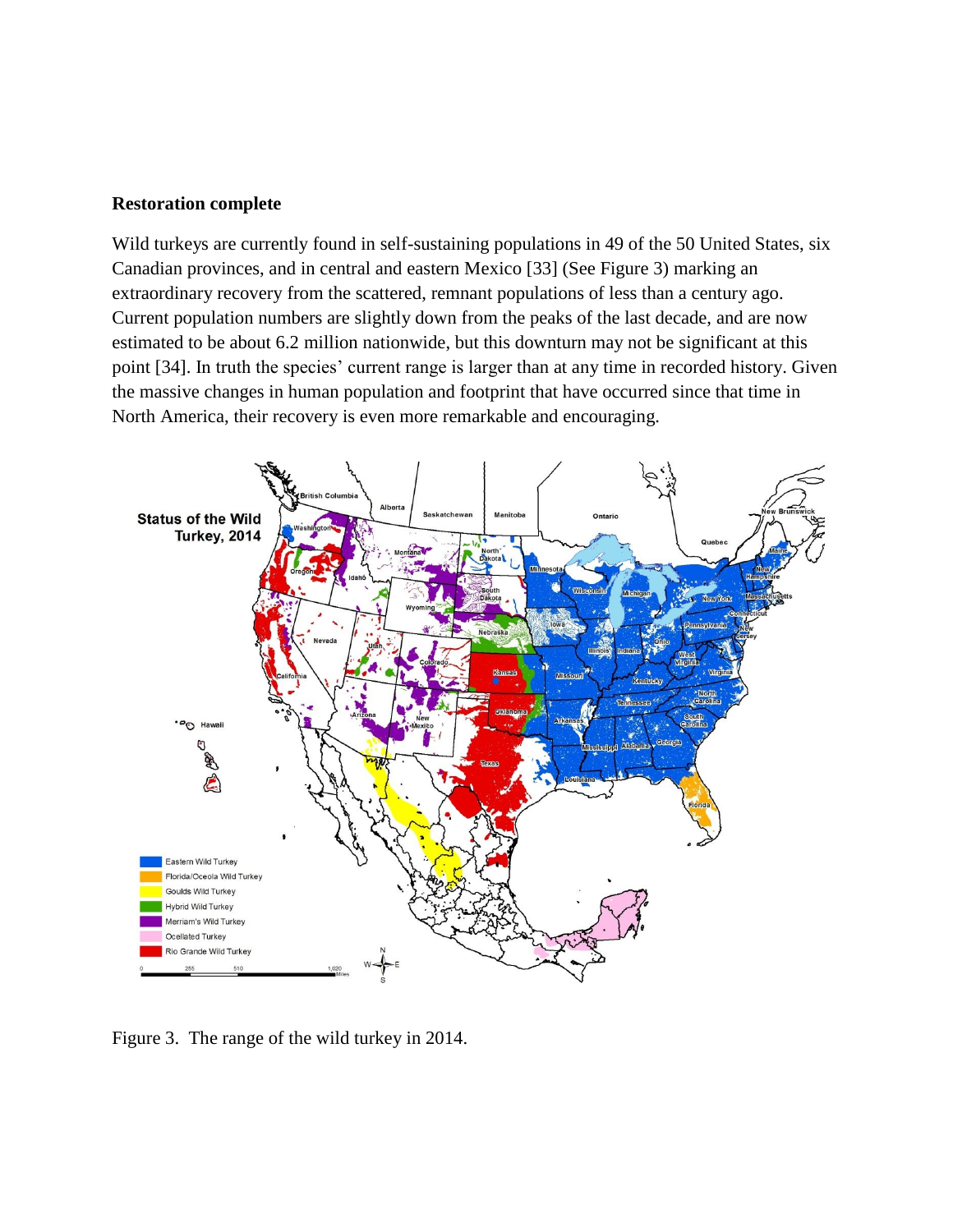#### **References**

- [1] Steadman, D.W., 1980, A review of the osteology and paleontology of turkeys (Aves: Meleagridinae)*.* Contributions in Science—Natural History Museum of Los Angeles County **330**, 131–207.
- [2] Kennamer, J.E., Kennamer, M. and Breeneman, R., 1992, History. In: J.G. Dickson (Ed.) *The Wild Turkey: Biology and Management* (Mechanicsburg, PA: Stackpole Books), pp. 6–17.
- [3] Evans, T., 2012, Global poultry trends 2012. Available online at: http://www.thepoultrysite.com/articles/2624/global-poultry-trends-2012-turkey-outputslowly-heads-towards-six-million-tonnes (accessed 26/02/2014).
- [4] Anonymous, 2009, International egg and poultry review: turkey production. Available online at: [http://www.thepoultrysite.com/poultrynews/18860/international-egg-and](http://www.thepoultrysite.com/poultrynews/18860/international-egg-and-poultry-review-turkey-production)[poultry-review-turkey-production](http://www.thepoultrysite.com/poultrynews/18860/international-egg-and-poultry-review-turkey-production) (accessed 30/07/2014).
- [5] Mosby, H.S. and Handley, C.O., 1943, *The wild turkey in Virginia: its status, life history and management.* (Richmond, VA: Virginia Division of Game, Commission of Game and Inland Fisheries. P-R Projects), pp. 3–122.
- [6] Schorger, A.W., 1966, Original distribution and numbers. In: *The Wild Turkey: Its History and Domestication* (Norman, OK: University of Oklahoma Press), pp. 42–61.
- [7] Trani, M.K., 2002, Terrestrial ecosystems. In: D.N. Wear and J.G. Greis (Eds.) *Southern Forest Resource Assessment. Gen. Tech. Rep. SRS-53* (Asheville, NC: U.S. Department of Agriculture, Forest Service, Southern Research Station).
- [8] Glazener, W.C., 1967, Management of the Rio Grande turkey. In: O.H. Hewitt (Ed.) *The Wild Turkey and Its Management* (Washington, DC: The Wildlife Society), pp. 453–492.
- [9] Ligon, J.S., 1946, *History and management of Merriam's wild turkey* (Santa Fe: New Mexico Game and Fish Commission, University of New Mexico Publ. Biol. 1), pp. 1–84.
- [10]Thomas, Jr., E.D., 2010, How Sportsmen Saved the World: The Unsung Conservation Effort of Hunters and Anglers, Guilford, CT: Lyons Press, pp.1-231.
- [11]Smiley, G., 2008, The concise encyclopedia of economics. Great Depression. *Library of Economics and Liberty*. Available online at: <http://www.econlib.org/library/Enc/GreatDepression.html> (accessed 01/03/2014).
- [12] Bailey, R.W and Rinell, K.T., 1967, Management of the eastern wild turkey in the northern hardwoods. In: O.H. Hewitt (Ed.) *The Wild Turkey and Its Management* (Washington, DC: The Wildlife Society), pp. 261–302.
- [13]Kosack, J., 2013, A look back. Available online at: <http://www.portal.state.pa.us/portal/server.pt?open=514&objID=595809&mode=2> (accessed 01/ 03/2014).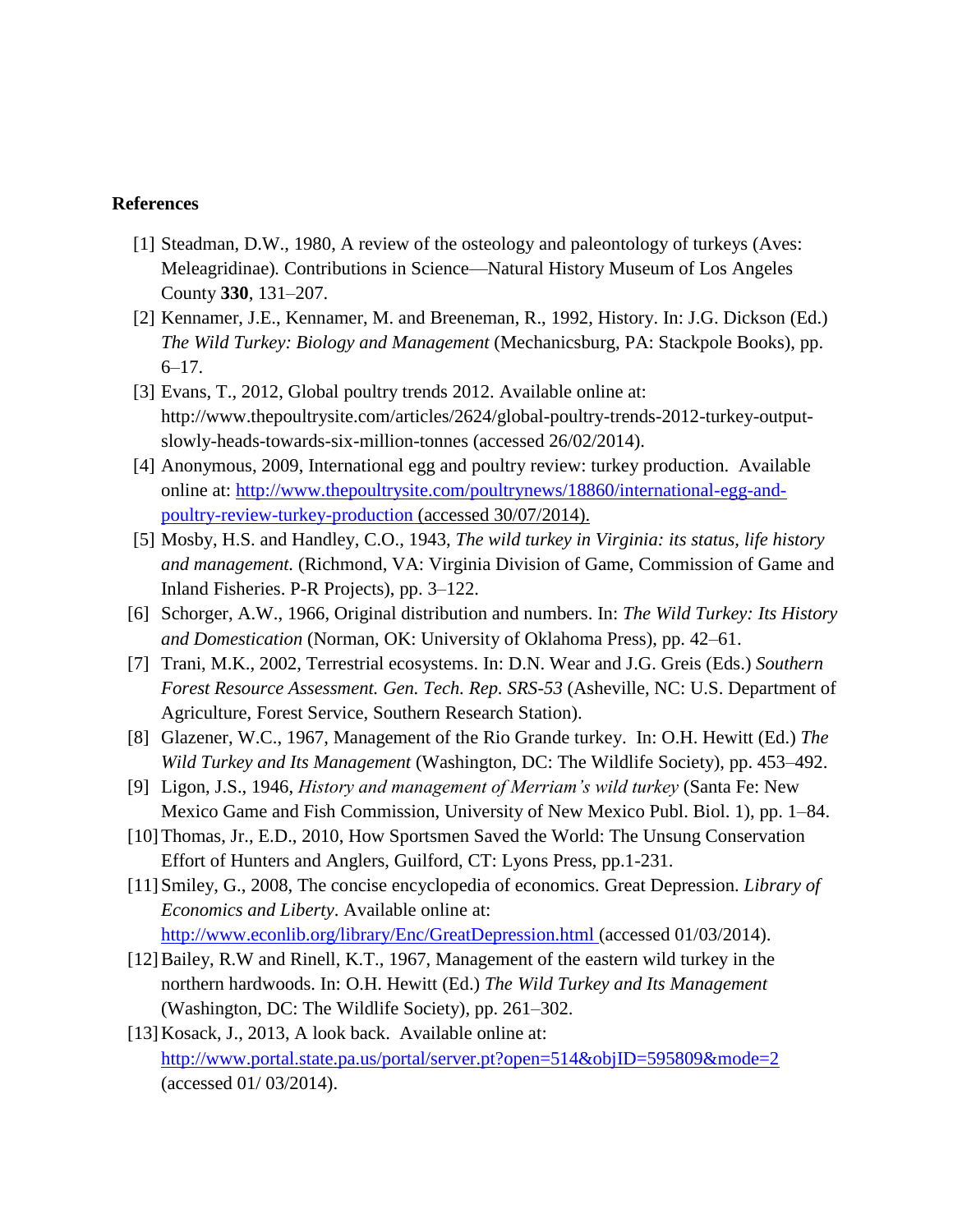- [14]Bailey, R.W. and Putnam, J.J., 1979, The 1979 turkey restoration survey. *Turkey Call* **6**(3), 28–30.
- [15]Holbrook, H.L., 1957, The Francis Marion turkey project; a progress report. *Proceedings of the Annual Conference, Southeast of Game and Fish Commissioners* **11**, 355–363.
- [16] Dill, H.H. and Thornsberry, W.H., 1950, A cannon-projected net trap for capturing waterfowl. *Journal of Wildlife Management* **14**,132–137.
- [17]Bailey, R. W., 1983, *50 years hunting wild turkeys*. (Delmont, Pennsylvania, USA. Penn's Woods Products, Inc.) pp. 1-5.
- [18]Bailey, R.W., 1959, Preliminary report on wild turkey banding studies as applicable to management in West Virginia. *Proceedings of the National Wild Turkey Symposium* **1**, 146–158.
- [19]Williams, L.E., Jr. and Austin, D.H., 1988, *Studies of the wild turkey in Florida* (Gainesville, FL: Florida Game and Freshwater Fish Commission. Tech. Bull. 10), pp. 20– 21.
- [20]Mosby, H.S., 1959, General status of the wild turkey and its management in the United States, 1958. *Proceedings of the National Wild Turkey Symposium* **1**, 1–11.
- [21]MacDonald, D. and Jantzen, R.A., 1967, Management of the Merriam's turkey. In: O.H. Hewitt (Ed.) *The Wild Turkey and Its Management* (Washington, DC: The Wildlife Society), pp. 493–534.
- [22]Mosby, H.S., 1975, The status of the wild turkey in 1974. *Proceedings of the National Wild Turkey Symposium* **3**, 22–26.
- [23] Bailey, R.W. and Weakly, N., 1993, A history of the early years, the National Wild Turkey Federation, 1973-1982, part 1. *Turkey Call* **20**(6), 32–37.
- [24]Bailey, R.W. and Weakly, N., 1994, A history of the early years, the National Wild Turkey Federation, 1973-1982, part 2. *Turkey Call* **21**(1), 36–39.
- [25]Bailey, R.W., 1980, The wild turkey status and outlook 1979. *Proceedings of the National Wild Turkey Symposium* **4**, 1–9.
- [26] Bailey, R.W., Dennett, D., Jr., Gore, H., Pack, J., Simpson, R. and Wright, G., 1980, Basic considerations and general recommendations for trapping the wild turkey. *Proceedings of the National Wild Turkey Symposium* **4**, 10–23.
- [27]Kennamer, J.E., 1983, *Status of the Wild Turkey in the United States* (Edgefield, SC: The National Wild Turkey Federation), pp. 36–43.
- [28]Bailey, R.W. and Weakly, N., 1994, A history of the early years, the National Wild Turkey Federation, 1973-1982, part 4. *Turkey Call* **21**(3), 44–49.
- [29]Dickson, J.G. and Groves, E., 1997, The second era (1983-1993) wild turkey restoration: a crowning moment for conservation. *Turkey Call* **24**(2), 90–99.
- [30] Kennamer. J.E. and Kennamer, M.C., 1996, Status and distribution of the wild turkey in 1994. *Proceedings of the National Wild Turkey Symposium* **7**, 203–211.
- [31]Tapley, J.L., Abernethy, R.K. and Kennamer, J.E., 2007, Status and distribution of the wild turkey in 2004. *Proceedings of the National Wild Turkey Symposium* **9**, 21–31.